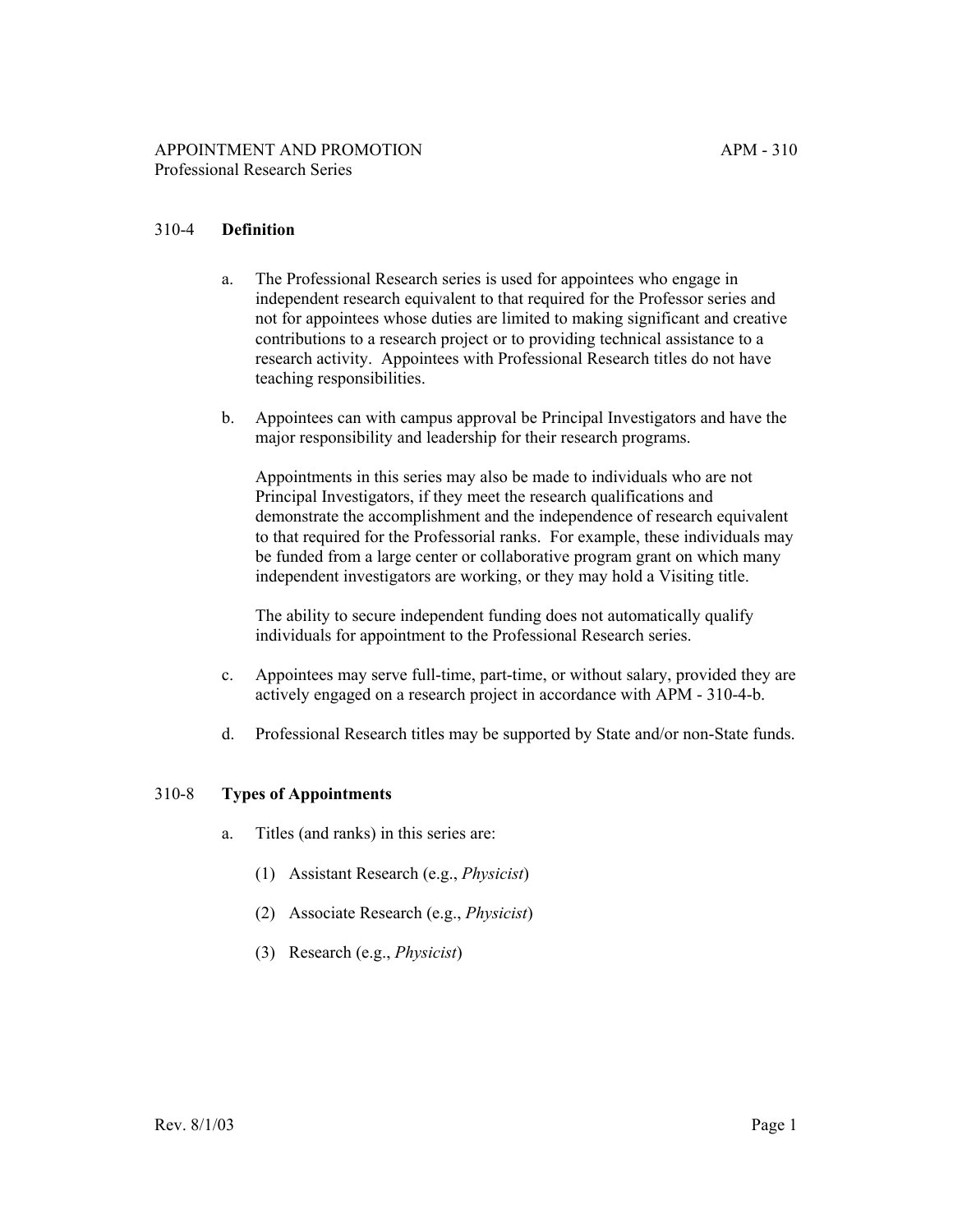- b. An *appointment* (as distinguished from a promotion) occurs when a person is employed in one of the three ranks listed above, if the individual's immediately previous status was:
	- (1) not in the employ of the University; or
	- (2) in the employ of the University but not with a title in this series.
- c. A *promotion* is an advancement from one rank to a higher rank within this series, usually to the next rank as listed above.
- d. A *merit increase* is an advancement either in salary step or to an above-scale salary rate without change of rank. See [APM - 615.](http://ucop.edu/academic-personnel-programs/_files/apm/apm-615.pdf)
- e. The term *reappointment* means the renewal of an appointment in this series. If the renewal of an appointment does not immediately follow the ending date of the previous appointment, the action is an appointment, not a reappointment. A reappointment may or may not be accompanied by a promotion or a merit increase.

### 310-10 **Criteria**

A candidate for a title in this series must have earned a doctorate or its equivalent. The Chancellor may grant an exception to this requirement.

A candidate for appointment, reappointment, merit increase, or promotion in this series shall be judged by the criteria specified below:

- a. Research qualifications and accomplishments equivalent to those for the Professor series
- b. Professional competence and activity equivalent to those for the Professor series
- c. University and/or public service

An Assistant Research (e.g., *Physicist*) is not required to participate in service activities. An Associate Research (e.g., *Physicist*) and a Research (e.g., *Physicist*) are expected to engage in University and/or public service, such as service on research review boards.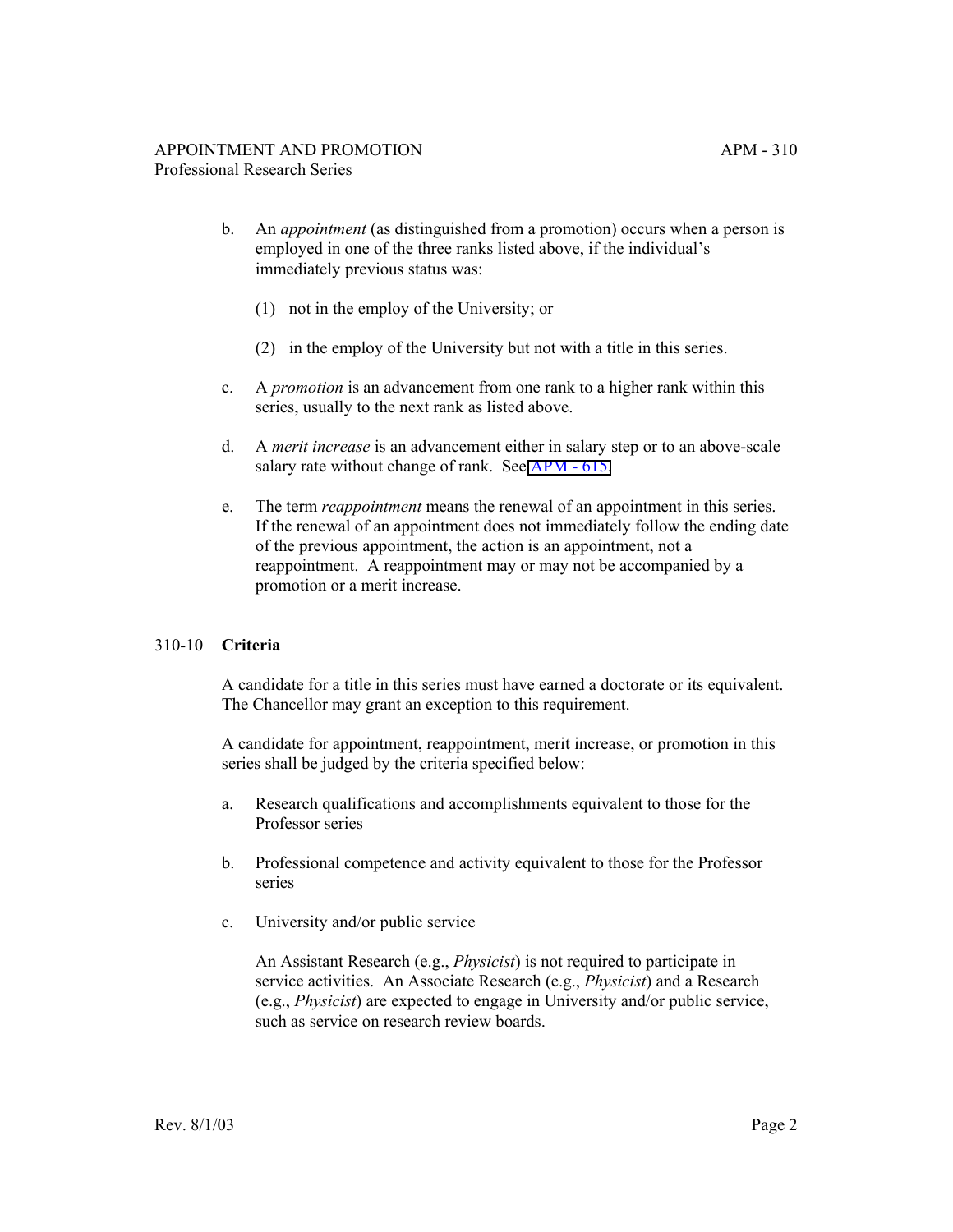An appointee in this series must demonstrate continuous and effective engagement in independent and creative research activity of high quality and significance, equivalent to that expected of the Professor series. Proposed merit increases and promotions in the Professional Research series shall be reviewed with the same rigor accorded to proposed merits and promotions in the Professor series. See [APM - 210-1.](http://ucop.edu/academic-personnel-programs/_files/apm/apm-210.pdf)

### 310-16 **Restrictions**

- a. Appointees in this series who teach must hold concurrently an appropriate faculty title, following campus review procedures for such appointment.
- b. The appointment letter shall set forth any funding requirements for the position.

# 310-17 **Terms of Service**

- a. An appointment or reappointment to the title of Assistant Research (e.g., *Physicist*) shall have a specified ending date. For written notification, [see APM - 137-17.](http://ucop.edu/academic-personnel-programs/_files/apm/apm-137.pdf)
- b. An appointment or reappointment to the title of Associate Research (e.g., *Physicist*) or Research (e.g., *Physicist*) may be made in one of two ways:

### (1) **With a specified ending date**

For written notification, [see APM - 137-17.](http://ucop.edu/academic-personnel-programs/_files/apm/apm-137.pdf)

### (2) **With no specified ending date**

An appointment with no specified ending date should be made only when there is a reasonable expectation of long-term funding.

The appointee shall be notified in writing that the appointment does not carry either tenure or security of employment.

For provisions concerning termination see APM - 310-20-c.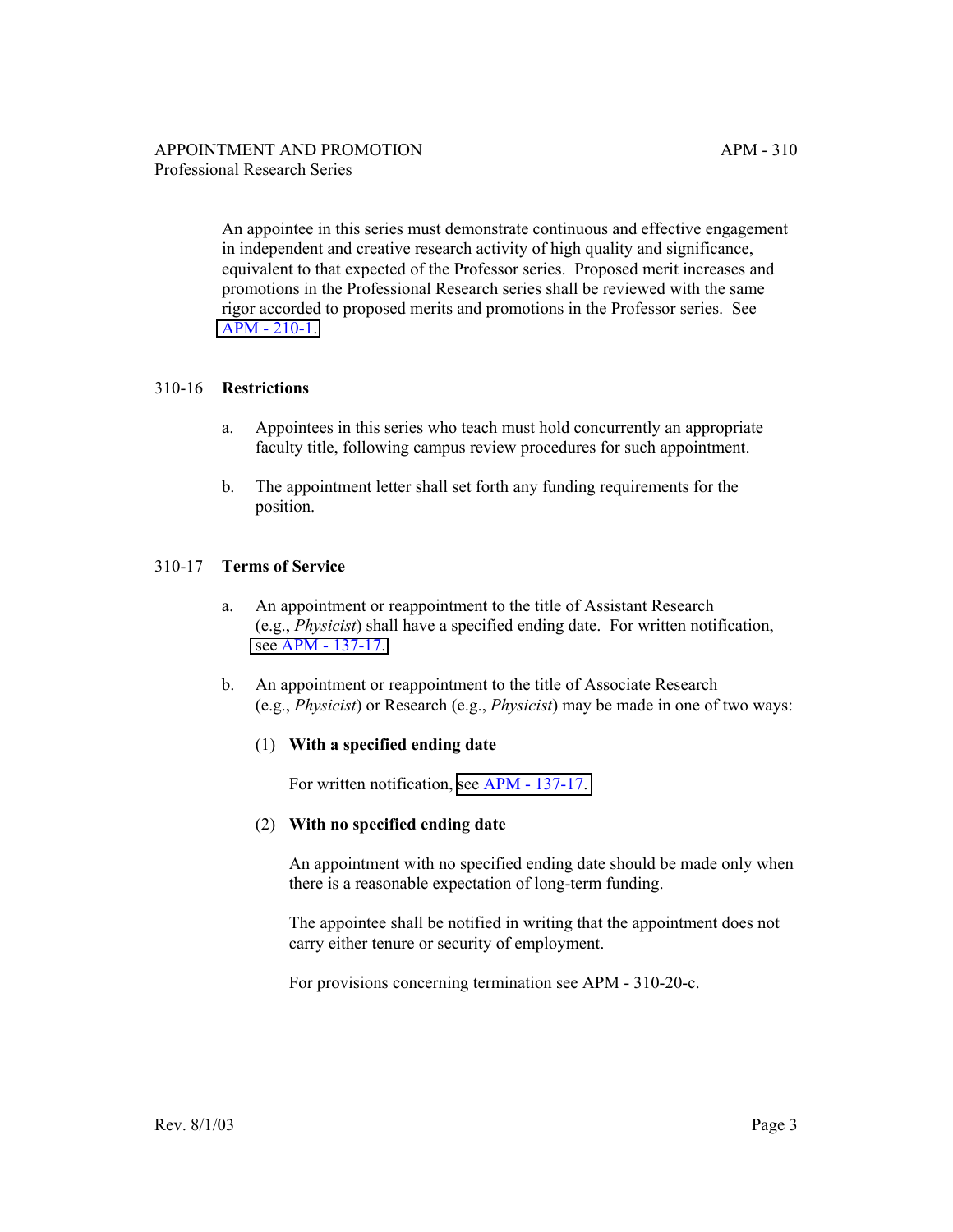- c. Appointments and reappointments may have shorter terms than the maximums described below. The normal periods of service at each step in this series coincide with those of the Professor series as described in [APM - 220-18-b.](http://ucop.edu/academic-personnel-programs/_files/apm/apm-220.pdf)
	- (1) An appointment or reappointment in the Assistant Research (e.g., *Physicist*) rank shall be for a period of two years or less. Ordinarily, appointees serve in the first four steps with the corresponding salary levels. Steps V and VI may be used in exceptional situations, with proper justification, consistent with campus practice. Service at Assistant Research (e.g., *Physicist*), Step V, may be in lieu of service at Associate Research (e.g., *Physicist*), Step I, for which the published salary is slightly higher. Likewise, service at Assistant Research (e.g., Physicist), Step VI, may be in lieu of service at Associate Research (e.g., Physicist), Step II.

When service at Assistant Research (e.g., *Physicist*), Step V, is followed by service at Associate Research (e.g., *Physicist*), Step I, the normal period of combined service with both titles at the steps indicated is two years. The same normal two-year period of combined service applies when service at Assistant Research (e.g., *Physicist*), Step VI, is followed by service at Associate Research (e.g., *Physicist*), Step II.

There is an eight-year limit for an appointee who holds the Assistant Research (e.g., *Physicist*) title, either in that title alone or when combined with a Visiting Assistant Research (e.g., *Physicist*) title, with or without salary. The Chancellor may grant an exception to the eight-year limitation of service.

(2) For appointments with specific ending dates, an appointment or reappointment in the Associate Research (e.g., *Physicist*) rank at any one of the first three steps shall be for a period of two years or less. The normal period of service in the rank of Associate Research (e.g., *Physicist*) is six years. Steps IV and V may be used in exceptional situations, with proper justification, consistent with campus practice. Service at Associate Research (e.g., *Physicist*), Step IV, may be partly or entirely in lieu of service at Research (e.g., *Physicist*), Step I, for which the published salary is slightly higher. Likewise, service at Associate Research (e.g., *Physicist*), Step V, may be partly or entirely in lieu of service at Research (e.g., *Physicist*), Step II.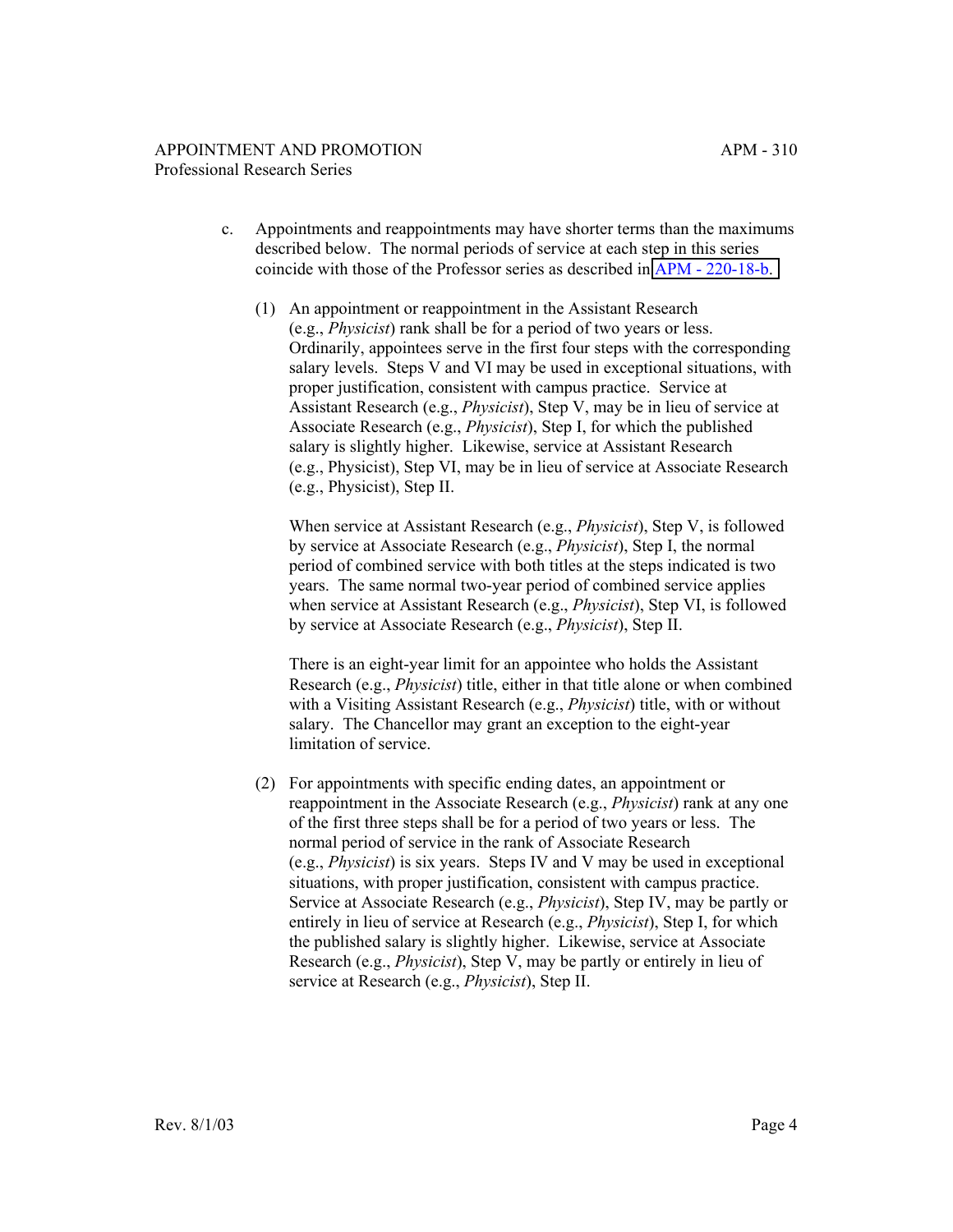#### APPOINTMENT AND PROMOTION APM - 310 Professional Research Series

The normal period of service at Associate Research (e.g., *Physicist*), Step IV, is three years if such service is fully in lieu of service as Research (e.g., *Physicist*), Step I. In those instances of service at Associate Research (e.g., *Physicist*), Step IV, followed by service at Research (e.g., *Physicist*), Step I, the normal period of combined service is three years. The situation for Associate Research (e.g., *Physicist*), Step V, and Research (e.g., *Physicist*), Step II, is exactly analogous to that for Associate Research (e.g., *Physicist*), Step IV, and Research (e.g., *Physicist*), Step I.

(3) For appointments with specific ending dates, an appointment or reappointment in the Research (e.g., *Physicist*) rank may be for a period of three years or less. The normal period of service at step is three years in each of the first four steps. Service at Step V may be of indefinite duration. Advancement to Research (e.g., *Physicist*), Step VI, usually will not occur after less than three years of service at Step V. This involves an overall career review and will be granted on evidence of sustained and continuing excellence in scholarship or creative achievement. Above and beyond that, great academic distinction, recognized nationally or internationally, will be required in scholarly or creative achievement. Service at Research (e.g., *Physicist*), Step VI, or higher may be of indefinite duration. Advancement from Research (e.g., *Physicist*), Step VI to Step VII, from Step VII to Step VIII, and from Step VIII to Step IX usually will not occur after less than three years of service at the lower step, and will only be granted on evidence of continuing achievement at the level required for advancement to Step VI.

Advancement to an above-scale rank involves an overall career review and is reserved only for the most highly distinguished researchers whose work of sustained and continuing excellence has attained national and international recognition and broad acclaim reflective of its significant impact. Except in rare and compelling cases, advancement will not occur after less than four years at Step IX. Moreover, mere length of service and continued good performance at Step IX is not a justification for further salary advancement. There must be demonstration of additional merit and distinction beyond the performance on which advancement to Step IX was based. A further merit increase in salary for a person already serving at an above-scale salary level must be justified by new evidence of merit and distinction. Continued good service is not an adequate justification. Intervals between such salary increases may be indefinite, and only in the most superior cases where there is strong and compelling evidence will increases at intervals shorter than four years be approved.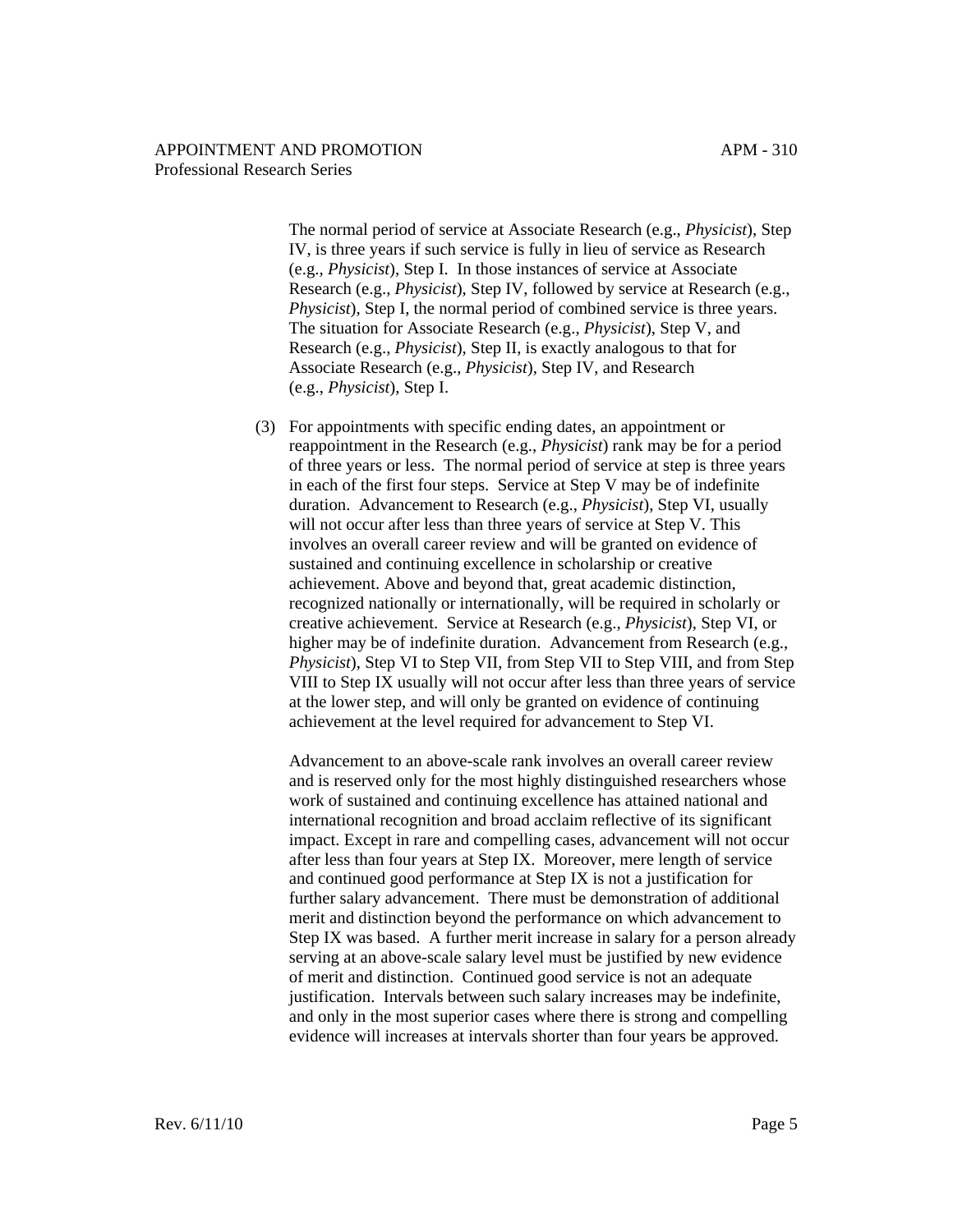- d. Every member of the Professional Research series shall be reviewed at least every five years. In exceptional circumstances, the Chancellor may defer the review one year.
- e. Rules concerning effective dates of appointments are set forth in [APM - 200-17, e](http://ucop.edu/academic-personnel-programs/_files/apm/apm-200.pdf)xcept that an appointment period normally will coincide with the University's fiscal year of July 1 through June 30 or with the end date of funding. The effective date of a promotion or merit increase is normally July 1. However, exceptions may be granted by the Chancellor. (See APM - 310-24.)

### 310-18 **Salary**

- a. Authorized salary scales are issued by the Office of the President.
- b. For off-scale salaries, [see APM 620.](http://ucop.edu/academic-personnel-programs/_files/apm/apm-620.pdf)

#### 310-20 **Conditions of Employment**

- a. Appointees to this series are not members of the Academic Senate.
- b. Neither tenure nor security of employment is acquired by appointment to a title in this series.
- c. Expiration of an appointment, layoff, and termination
	- (1) Appointments which have specific ending dates are subject to [APM 137](http://ucop.edu/academic-personnel-programs/_files/apm/apm-137.pdf) (Non-Senate Academic Appointees/Term Appointment). For layoff or involuntary reduction in time before the end date, [see APM - 145.](http://ucop.edu/academic-personnel-programs/_files/apm/apm-145.pdf) For dismissal for unsatisfactory performance before the end date, see [APM - 150.](http://ucop.edu/academic-personnel-programs/_files/apm/apm-150.pdf)
	- (2) Appointments with no specific ending date are subject to the following policies:
		- (a) When an appointment in this series is terminated because of budgetary reasons, lack of work, or programmatic needs, [APM - 145](http://ucop.edu/academic-personnel-programs/_files/apm/apm-145.pdf) (Non-Senate Academic Appointees/Layoff and Involuntary Reduction in Time) shall apply.